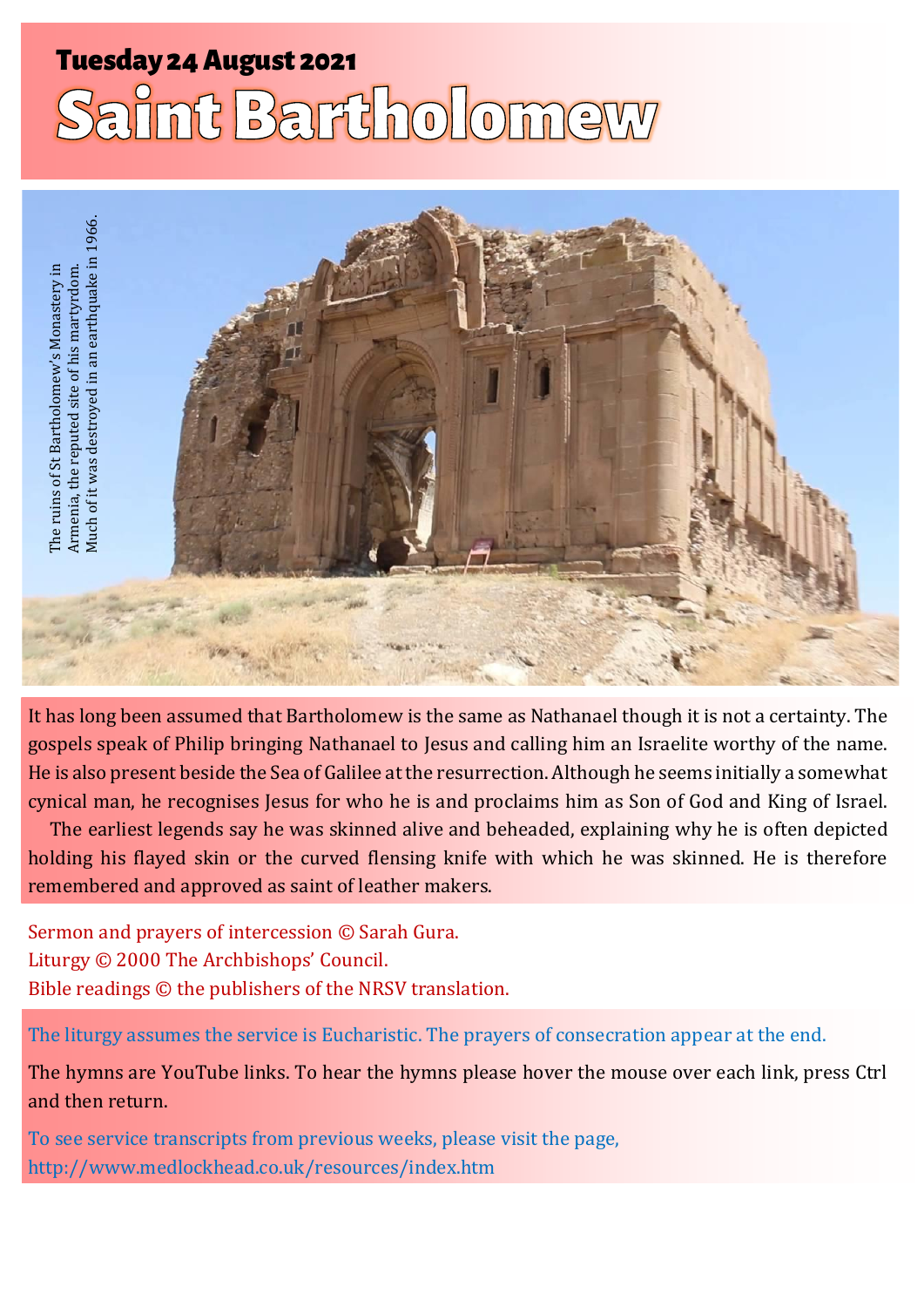# **The Introduction**

HYMN **[Praise to the Lord, the Almighty](https://www.youtube.com/watch?v=_vegvb1u5s4)** (please click on this link to hear the hymn)

# **The welcome**

In the name of the Father, and of the Son, and of the Holy Spirit

All **Amen.**

The Lord be with you

All **And also with you.**

# **The Preparation**

All **Almighty God,**

**to whom all hearts are open, all desires known, and from whom no secrets are hidden: cleanse the thoughts of our hearts by the inspiration of your Holy Spirit, that we may perfectly love you, and worthily magnify your holy name; through Christ our Lord. Amen.**

Our Lord Jesus Christ said:

The first commandment is this:

'Hear, O Israel, the Lord our God is the only Lord.

You shall love the Lord your God with all your heart,

with all your soul, with all your mind,

and with all your strength.'

And the second is this: 'Love your neighbour as yourself.'

There is no other commandment greater than these.

On these two commandments hang all the law and the prophets.

## All **Amen. Lord, have mercy.**

Christ calls us to share the heavenly banquet of his love with all the saints in earth and heaven. Therefore, knowing our unworthiness and sin, let us confess our sins in penitence and faith, firmly resolved to keep God's commandments and to live in love and peace with all.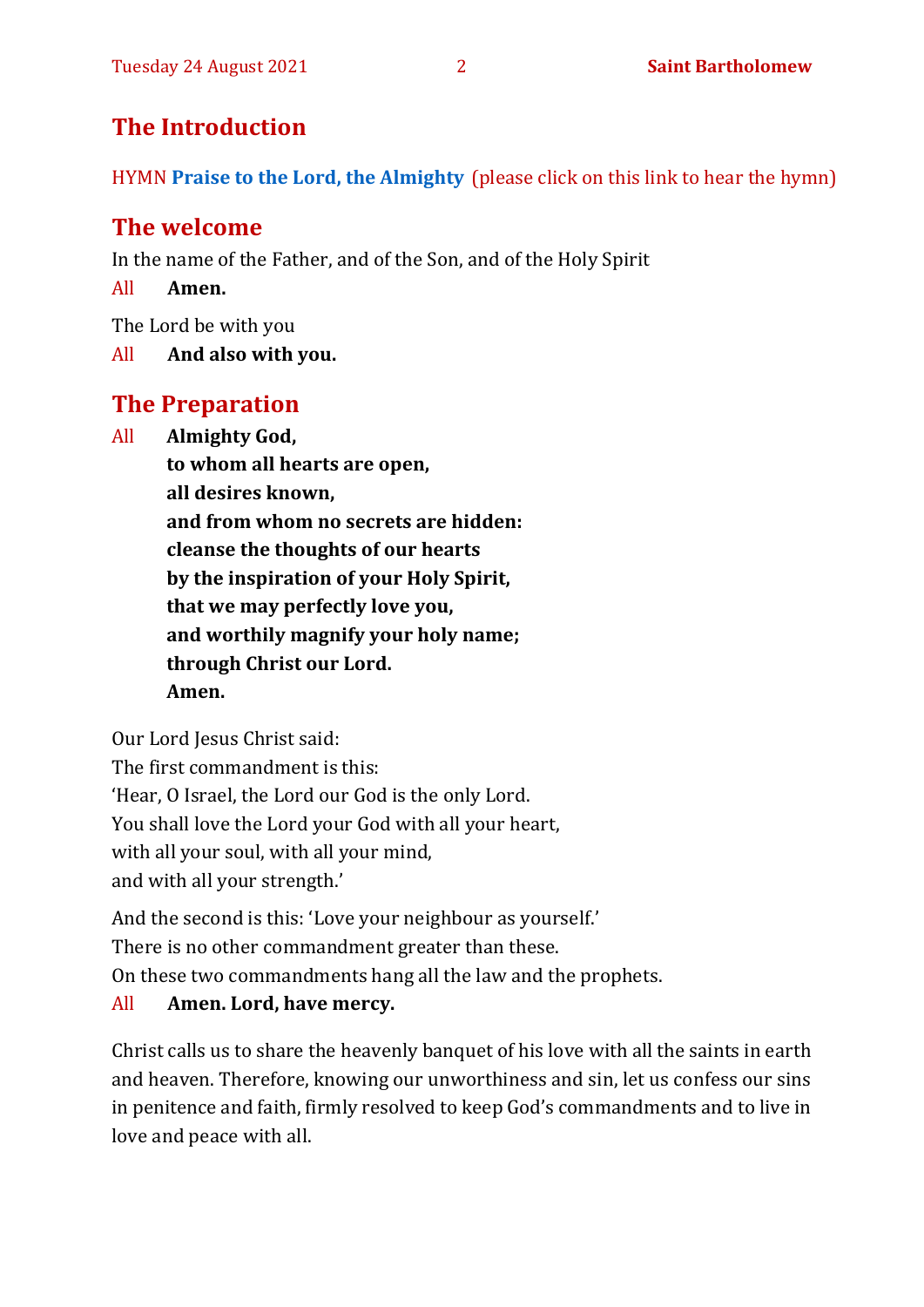All **Almighty God, our heavenly Father, we have sinned against you and against our neighbour in thought and word and deed, through negligence, through weakness, through our own deliberate fault. We are truly sorry and repent of all our sins. For the sake of your Son Jesus Christ, who died for us, forgive us all that is past and grant that we may serve you in newness of life to the glory of your name. Amen.**

Almighty God, who forgives all who truly repent, have mercy upon you, pardon and deliver you from all your sins, confirm and strengthen you in all goodness, and keep you in life eternal; through Jesus Christ our Lord. All **Amen.**

# **The Gloria**

This version of the Gloria is sung to the tune of 'Cwm Rhondda'. Click **[here](https://www.youtube.com/watch?v=BtGhnEwY74E)** for the tune.

All **Glory be to God in Heaven, Songs of joy and peace we bring, Thankful hearts and voices raising, To creation's Lord we sing. Lord we thank you, Lord we praise you, Glory be to God our King: Glory be to God our King. Lamb of God, who on our shoulders, Bore the load of this world's sin;**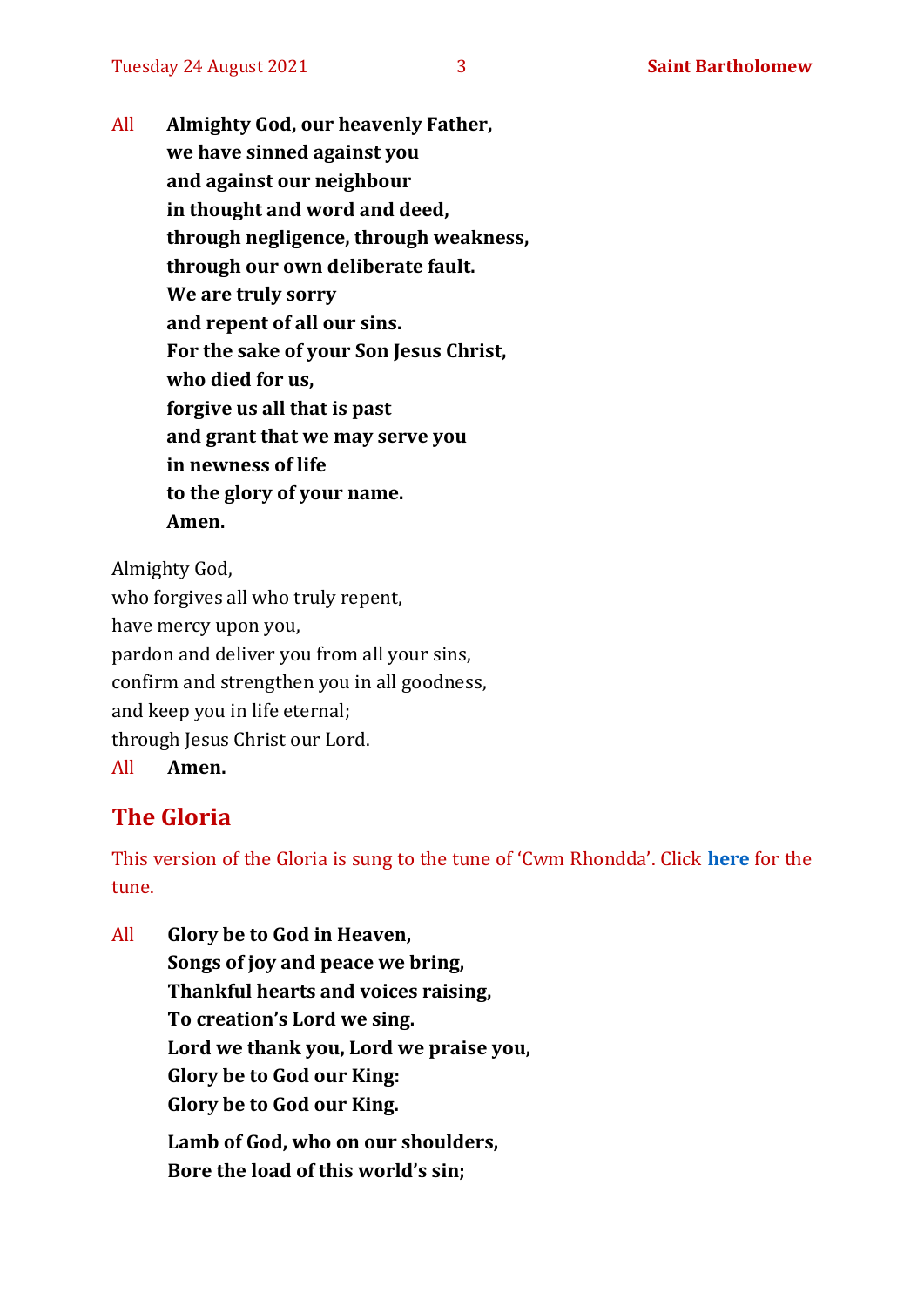**Only Son of God the Father, You have brought us peace within. Lord, have mercy, Christ have mercy, Now your glorious reign begin: Now your glorious reign begin.**

**You O Son of God are Holy, You we praise with one accord. None in heav'n or earth is like you, Only you are Christ the Lord. With the Father and the Spirit, Ever worshipped and adored: Ever worshipped and adored.**

# **The Collect for Saints Bartholomew**

Almighty and everlasting God, who gave to your apostle Bartholomew grace truly to believe and to preach your word: grant that your Church may love that word which he believed and may faithfully preach and receive the same; through Jesus Christ your Son our Lord, who is alive and reigns with you, in the unity of the Holy Spirit, one God, now and for ever.

All **Amen.**

# **First reading**

A reading from the book of the Prophet Isaiah

Bring forth the people who are blind, yet have eyes, who are deaf, yet have ears! Let all the nations gather together, and let the peoples assemble. Who among them declared this, and foretold to us the former things? Let them bring their witnesses to justify them, and let them hear and say, 'It is true.' You are my witnesses, says the Lord, and my servant whom I have chosen, so that you may know and believe me and understand that I am he. Before me no god was formed, nor shall there be any after me. I, I am the Lord, and besides me there is no saviour. I declared and saved and proclaimed, when there was no strange god among you; and you are my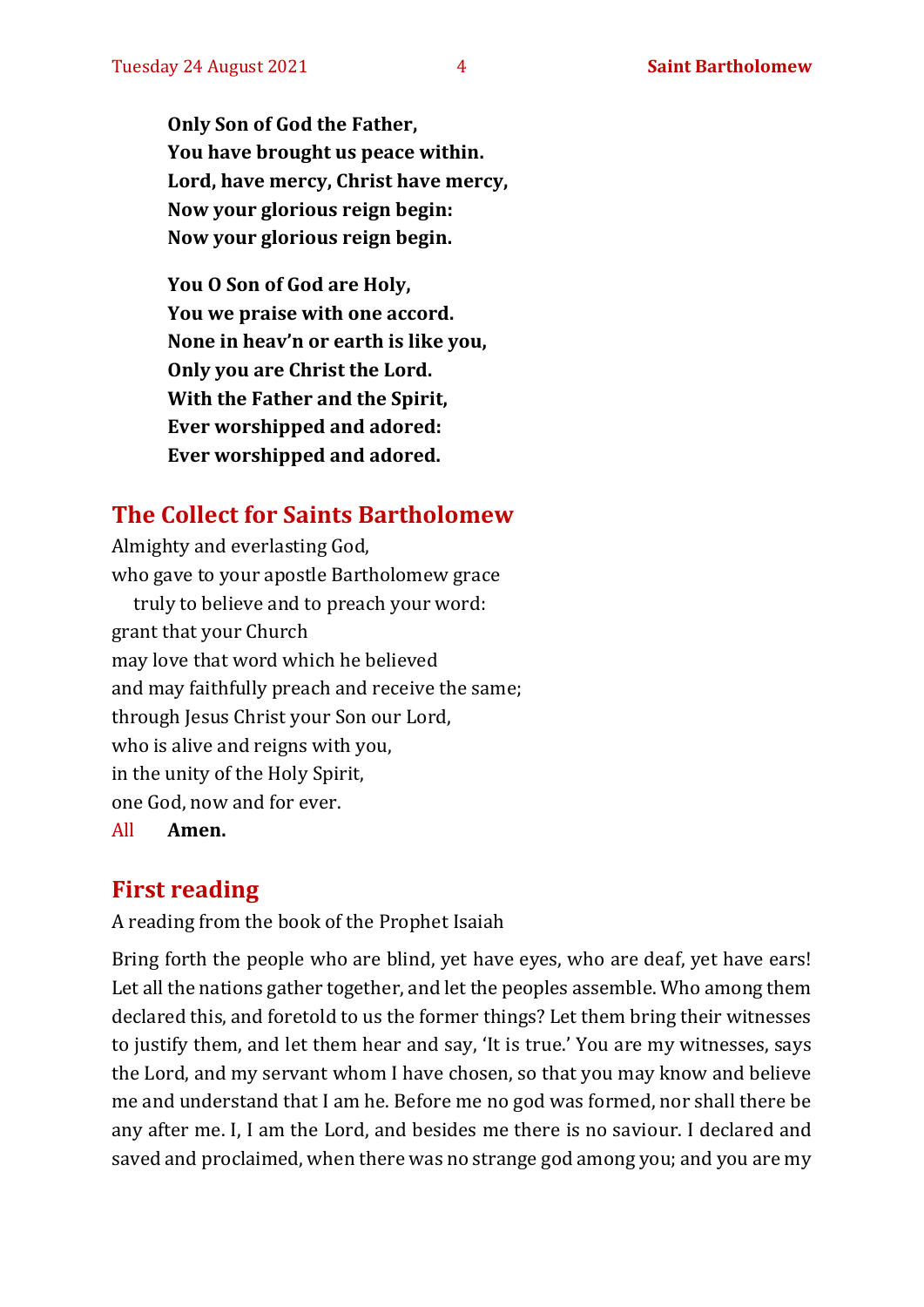witnesses, says the Lord. I am God, and also henceforth I am He; there is no one who can deliver from my hand; I work and who can hinder it? *Isaiah 43:8–13*

This is the Word of the Lord

All **Thanks be to God.**

# **Second reading**

A reading from the Acts of the Apostles

Many signs and wonders were done among the people through the apostles. And they were all together in Solomon's Portico. None of the rest dared to join them, but the people held them in high esteem. Yet more than ever believers were added to the Lord, great numbers of both men and women, so that they even carried out the sick into the streets, and laid them on cots and mats, in order that Peter's shadow might fall on some of them as he came by. A great number of people would also gather from the towns around Jerusalem, bringing the sick and those tormented by unclean spirits, and they were all cured. *Acts 5:12–16*

This is the Word of the Lord

All **Thanks be to God.**

HYMN 2 **[I, the Lord of sea and sky](https://www.youtube.com/watch?v=EcxOkht8w7c)** (please click on this link to hear the hymn)

# **Gospel reading**

Hear the Gospel of our Lord Jesus Christ according to Luke All **Glory to you O Lord.**

A dispute also arose among the disciples as to which one of them was to be regarded as the greatest. But Jesus said to them, 'The kings of the Gentiles lord it over them; and those in authority over them are called benefactors. But not so with you; rather the greatest among you must become like the youngest, and the leader like one who serves. For who is greater, the one who is at the table or the one who serves? Is it not the one at the table? But I am among you as one who serves.

'You are those who have stood by me in my trials; and I confer on you, just as my Father has conferred on me, a kingdom, so that you may eat and drink at my table in my kingdom, and you will sit on thrones judging the twelve tribes of Israel.'

*Luke 22:24–30*

This is the Gospel of the Lord All **Praise to you O Christ.**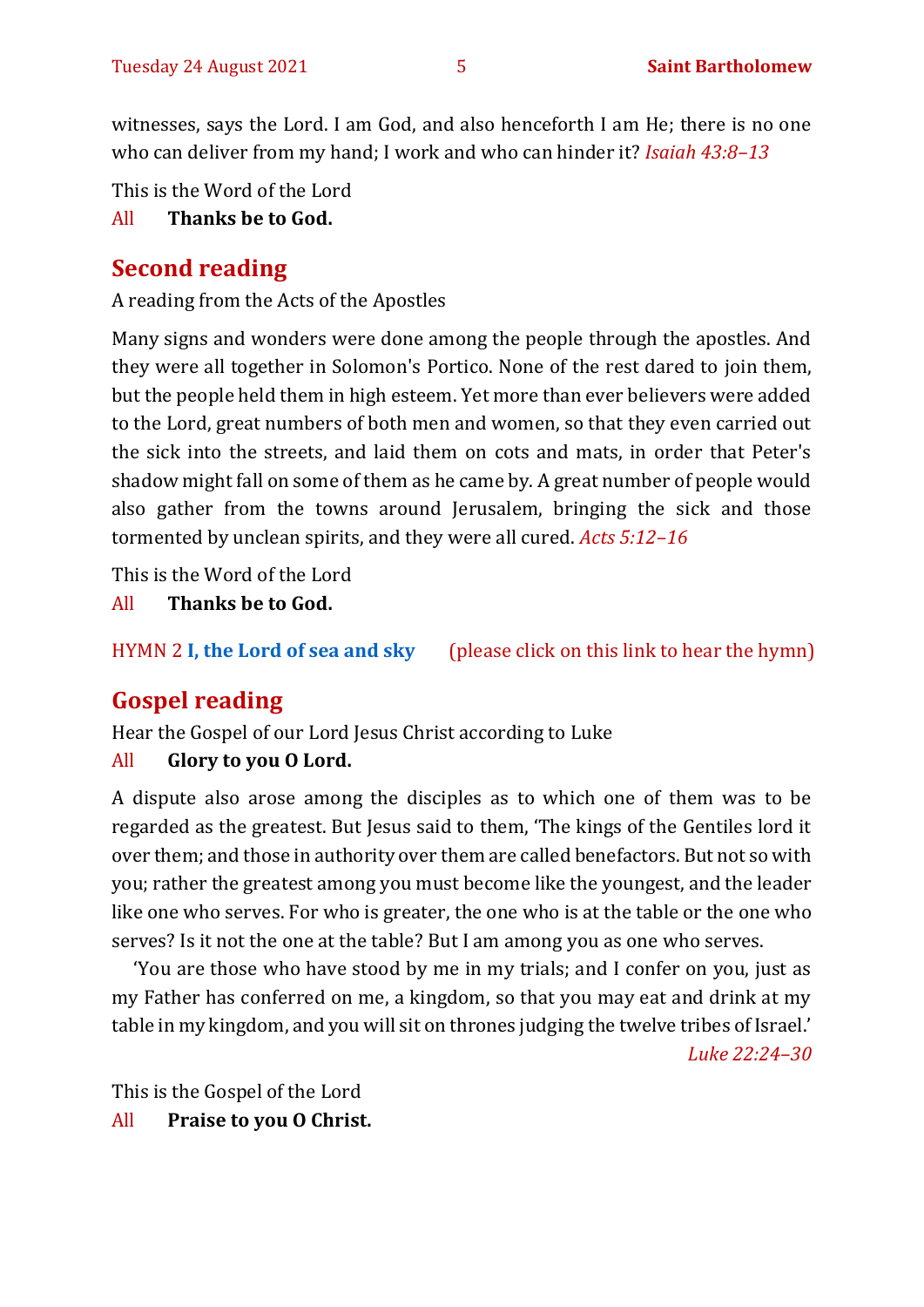#### **Sermon**

In the passage before today's Gospel, Jesus shared the last supper with his disciples. Jesus was about to leave them, but it appears they still did not understand Him, His mission, and His message. Instead, an argument broke among them about who among themselves was the greatest. He said to them, 'Whoever wants to be first must be last of all and servant of all.' The greatest people in the kingdom of God are not the rich and powerful, but the humble and powerless; not the ones with the most servants, but the ones who serve others the most. Jesus demonstrated this many times while on earth, touching the unclean, mixing with the gentiles who were considered lowly, and on the last supper he even washed his disciples' feet. He was teaching them up to the very end to serve others, teaching by example.

In Mark, Jesus is seen taking a small child into his arms and said to them, 'But not so with you; rather the greatest among you must become like the youngest' Imagine a baby or a child in Jesus' time, they represented the epitome of powerlessness. They had no rights or legal standing. They depend totally on their parents to provide for them and protect them. Even today's children heavily depend on adults. Yet, Jesus said, 'If you want to be a part of the kingdom of God, become as a child.'

So what is it saying about the greatest in heaven and the value of this world? It is not what we have but who we are that matters in god's sight. The world we live in values material wealth, the more you have the better you are. We are constantly looking over our shoulders and comparing what we have with others. We want the latest fashion, the latest phones, the latest cars. We give the so called 'VIPs' preferential treatment. We put them on the high table and treat them like royalty.

We completely forget about what Jesus taught about the nature of God's Kingdom. In the Bible, we hear of the wealthy who showed off giving large amounts of money and a poor widow who gave two small coins. The most heartfelt offering, she had put more because everyone gave out of their wealth, but the widow put in everything-all she had to live on, out of true faith and trust in God. In the Kingdom, a lowly beggar Lazarus will sit at the heavenly banquet while the wealthy man who would not help him watches from below.

The Bible speaks of a God who loves us with an unconditional, unending love … so that the one sheep who is lost is more precious than the ninety-nine who are safe in the fold; a repentant sinner is praised over a self-righteous Pharisee.

This is a word we need to hear because, as far as the world is concerned, we'll always come up short. We'll never have enough faith or do enough good works; we'll never have enough education or knowledge, or be righteous enough to stand in God's sight. And yet, in the face of all these shortcomings and more, Jesus says, 'Come to me, all you who weary and are heavily burdened, and I will give you rest.'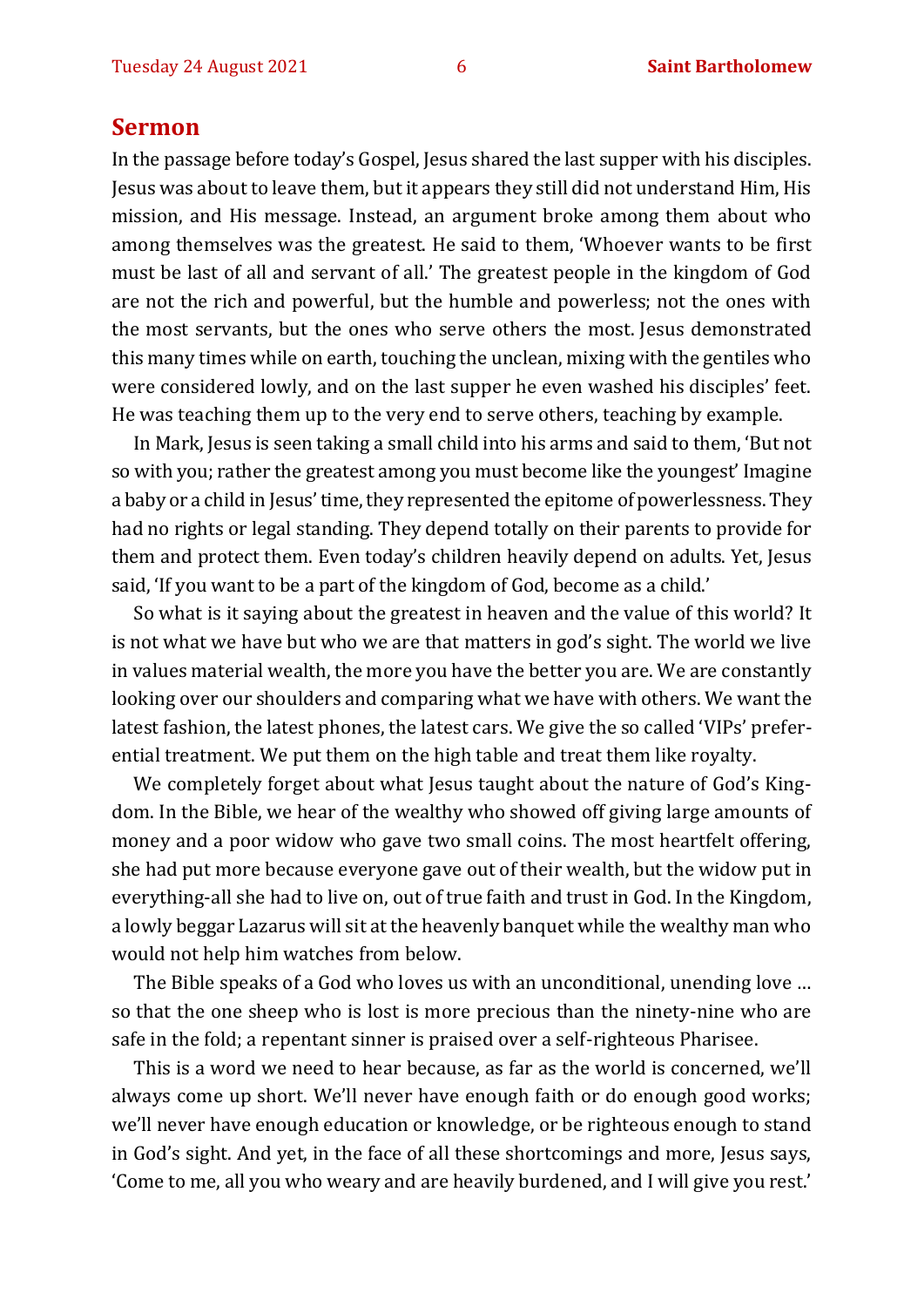In God's sight what's important is not what we have to offer—or what we lack but who we are. That's what it means to become as a child. It also means to rely on God's strength, not our own.

In fact, it is to live remembering what the Lord said to Paul, 'My grace is sufficient for you, for my power is made perfect in weakness.' It's not our strength that's important, but the power of God's Spirit working within us. It's not our ability, but our availability, that counts—our willingness to let God use us as instruments of his grace and love. That's what it means to become as a child, to rely on God's strength, not our own.

It also means to give up our stubborn, independent nature and trust God to direct our lives and provide all that we need for a full and abundant life. It means, when we're faced with obstacles we can't overcome; when we encounter problems, we can't solve; when we're given a task, we can't accomplish; when we're faced with a challenge greater than our wisdom or ability we'll look to God and know that, with God, all things are possible.

So, the greatest in the kingdom are not the rich and the powerful, the strong and the capable, the independent and the resourceful; the greatest in the kingdom are those who know their limitations and are willing to lean upon the everlasting arms of Almighty God.

Today we remember St Bartholomew who witnessed the works, death, and resurrection of our Lord Jesus Christ. He proclaimed Jesus as the Son of the Almighty God and followed Jesus in serving others until his death. Let us be like him and follow in his footsteps living for the Lord and serving others just as Jesus commanded. Amen.

### **Prayers of intercession**

Loving Father, we thank you for your servant Bartholomew and the message he carried to the people from our Lord Jesus Christ. Grant us that we, too may know how to sacrifice for the glorification of your name.

Lord in your mercy,

#### All **Hear our prayer**

Heavenly Father, we pray for all churches through out the world remembering all those who cannot worship you freely. We ask Father that our churches live according to Bartholomew's example and that they are places of rest for the weary and a source of love for the lonely.

Lord in your mercy,

All **Hear our prayer**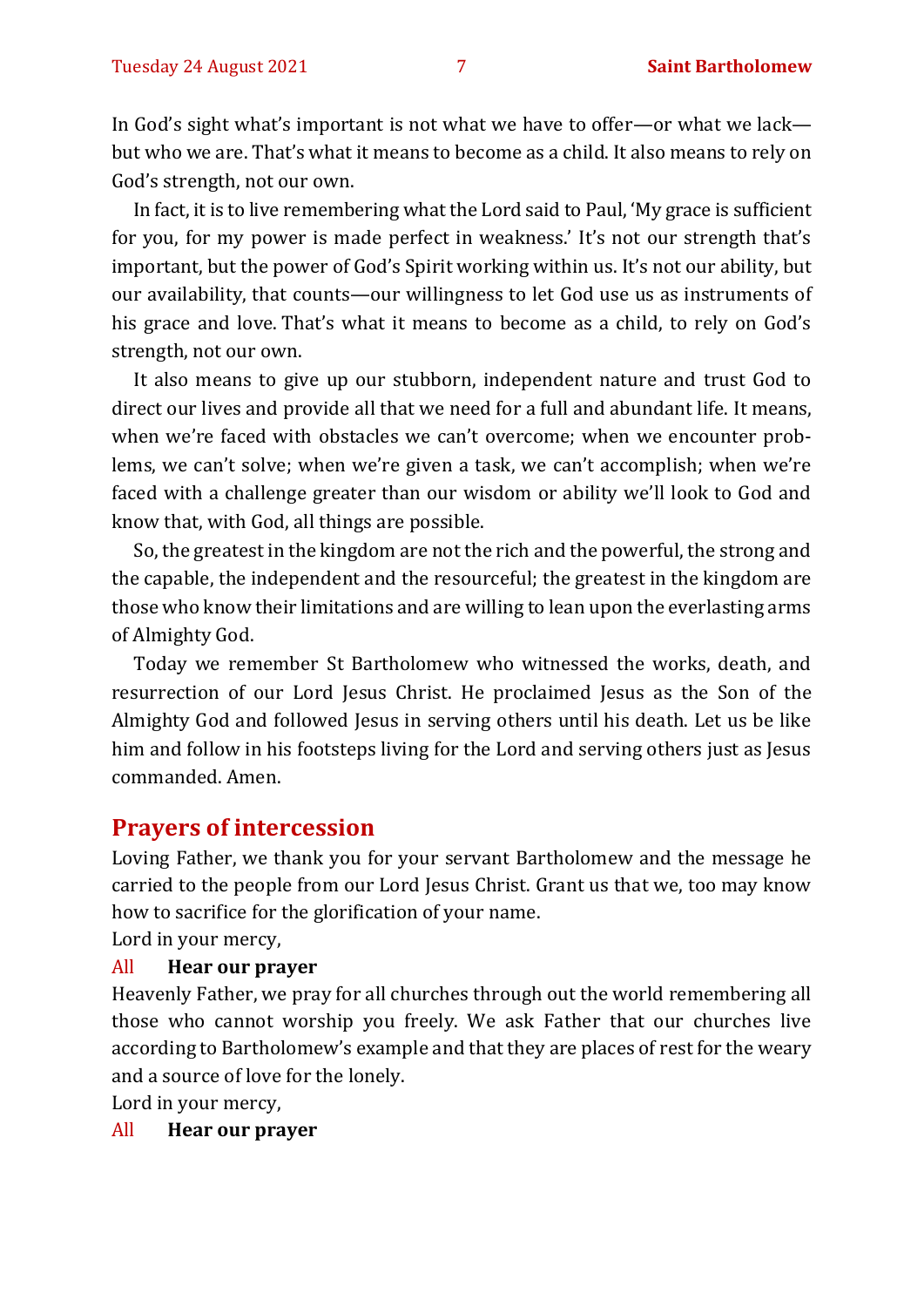Creator of all we bring before you our broken world, only you can heal it. Help us to be kind to each other especially now when a lot of people are in turmoil. We pray that we see your presence in all the beauty that lies around us, the sunrise which brings new hope and the flower by the sidewalk.

Lord in your mercy,

#### All **Hear our prayer**

We pray for our communities and ask that they are safe environments to live in. We bring before you all those who are hungry, thirsty, and cold. We also remember those whose relationships have broken down and all those who are lonely. We pray for those who are suffering physically, mentally, and spiritually. May they be comforted by your love.

Lord in your mercy,

#### All **Hear our prayer**

Loving Father, we pray for all those who have recently died, may their souls rest in eternal peace. We also pray for those who mourn and miss them. May they be comforted by the Holy Spirit.

Lord in your mercy,

#### All **Hear our prayer**

Merciful Father,

All **accept these prayers for the sake of your Son, our Saviour Jesus Christ. Amen.**

# **The peace**

May the God of peace sanctify you: may he so strengthen your hearts in holiness that you may be blameless before him at the coming of our Lord Jesus with his saints.

The peace of the Lord be always with you:

#### All **And also with you.**

The liturgy of the Communion Service appears below

HYMN 3 **[My peace](https://www.youtube.com/watch?v=ls01XGV7oA0)** (please click on this link to hear the hymn)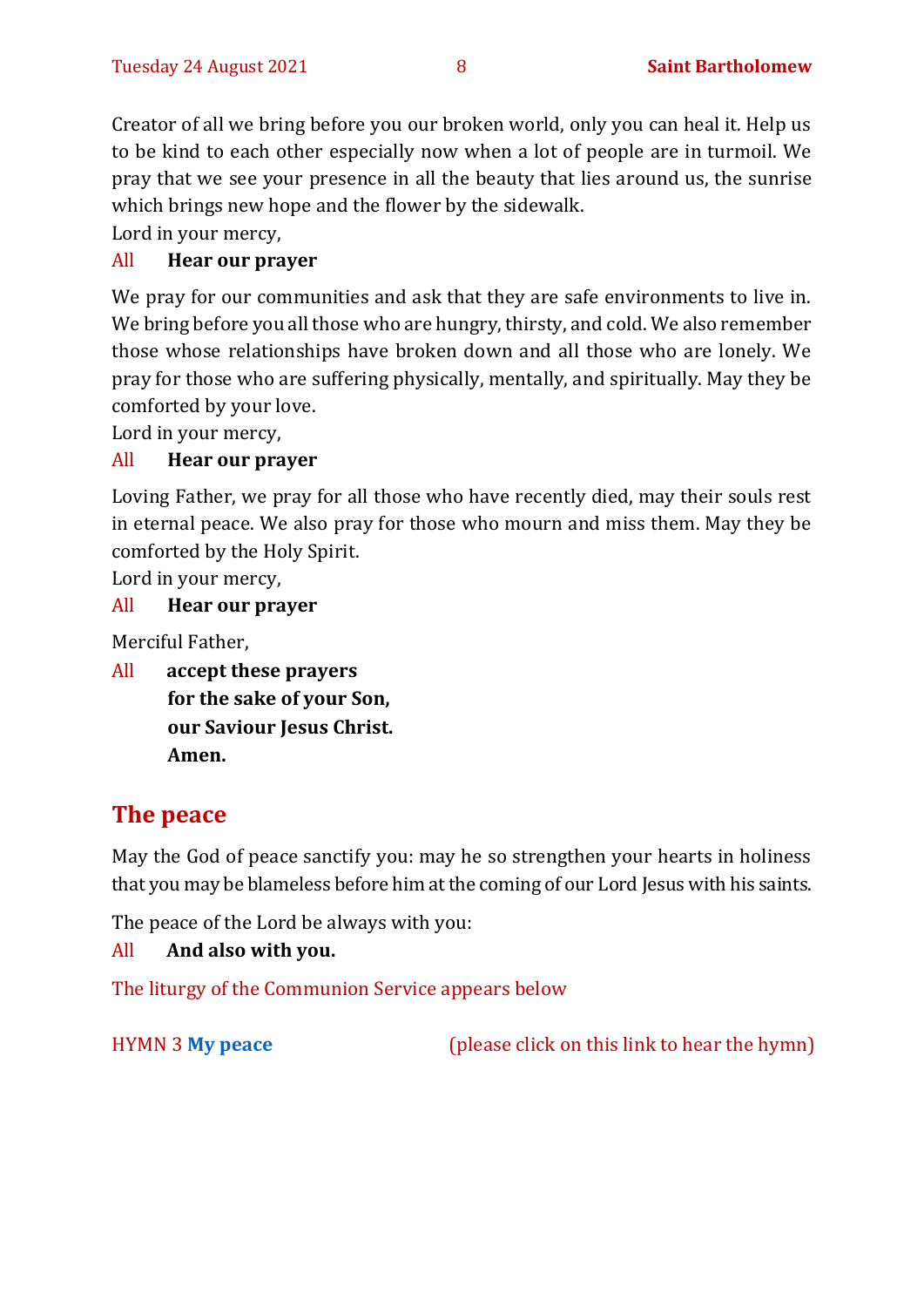# The Dismissal

May Christ who makes saints of sinners, who has transformed those we remember today, raise and strengthen you that you may transform the world; and the blessing of God the Almighty: Father, Son, and Holy Spirit, be with you now and remain with you always.

All **Amen** 

HYMN4 **[Go forth and tell!](https://www.youtube.com/watch?v=XNyDd9qtuk0)** (please click on this link to hear the hymn)

Go in peace to love and serve the Lord.

All **In the name of Christ. Amen.**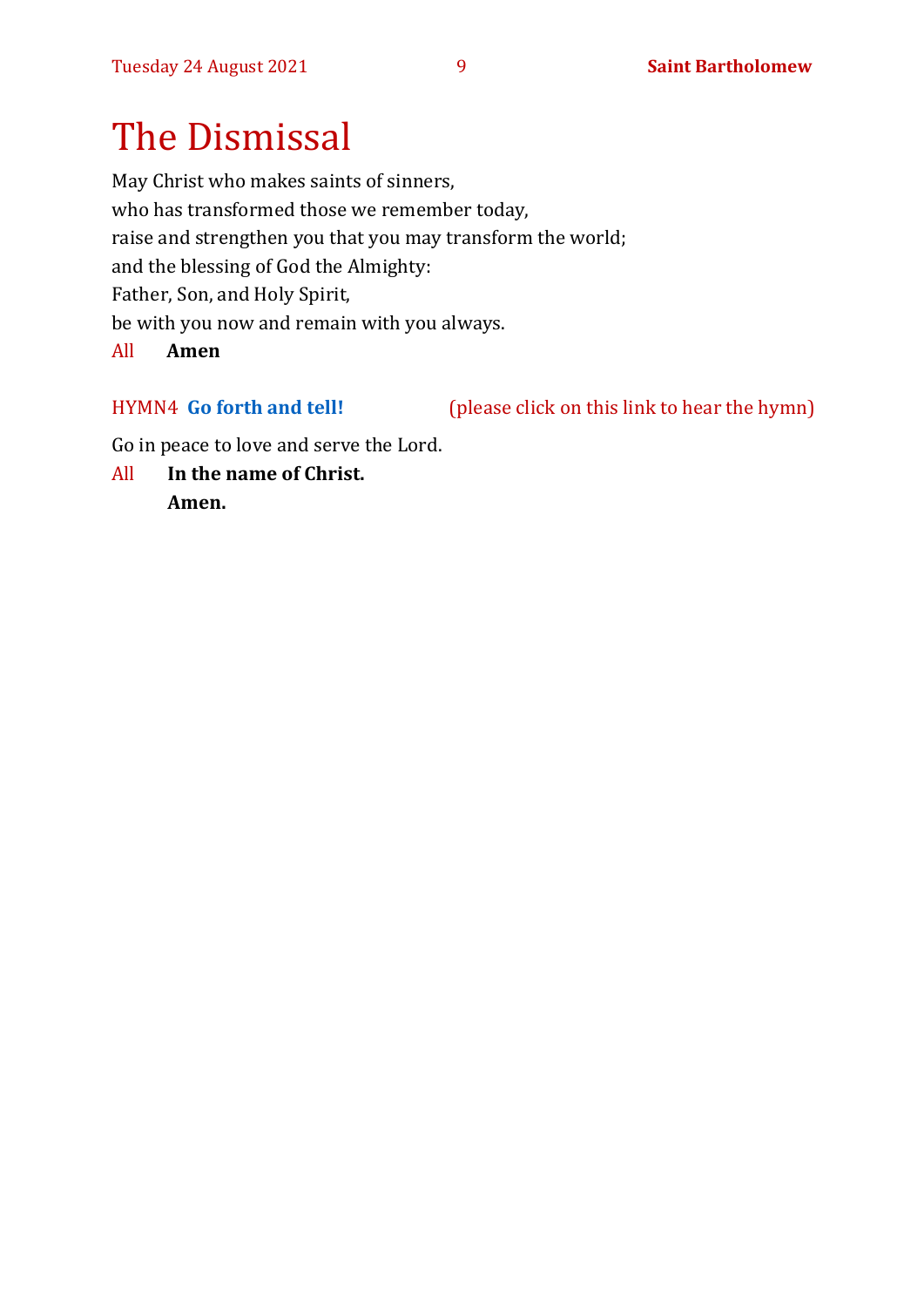# The Liturgy of the Sacrament

### Eucharistic Prayer (prayer E)

The Lord be with you

#### All **and also with you.**

Lift up your hearts.

#### All **We lift them to the Lord.**

Let us give thanks to the Lord our God.

#### All **It is right to give thanks and praise.**

It is indeed right, our duty and our joy that we should always sing of your glory, holy Father, almighty and eternal God, through Jesus Christ your Son our Lord. For you are the hope of the nations, the builder of the city that is to come. Your love made visible in Jesus Christ brings home the lost, restores the sinner and gives dignity to the despised. In his face your light shines out, flooding lives with goodness and truth, gathering into one in your kingdom a divided and broken humanity. Therefore with all who can give voice in your creation we glorify your name, for ever praising you and saying,

All **Holy, holy, holy Lord, God of power and might, heaven and earth are full of your glory. Hosanna in the highest. Blessed is he who comes in the name of the Lord. Hosanna in the highest.**

We praise and bless you, loving Father, through Jesus Christ, our Lord; and as we obey his command, send your Holy Spirit, that broken bread and wine outpoured may be for us the body and blood of your dear Son.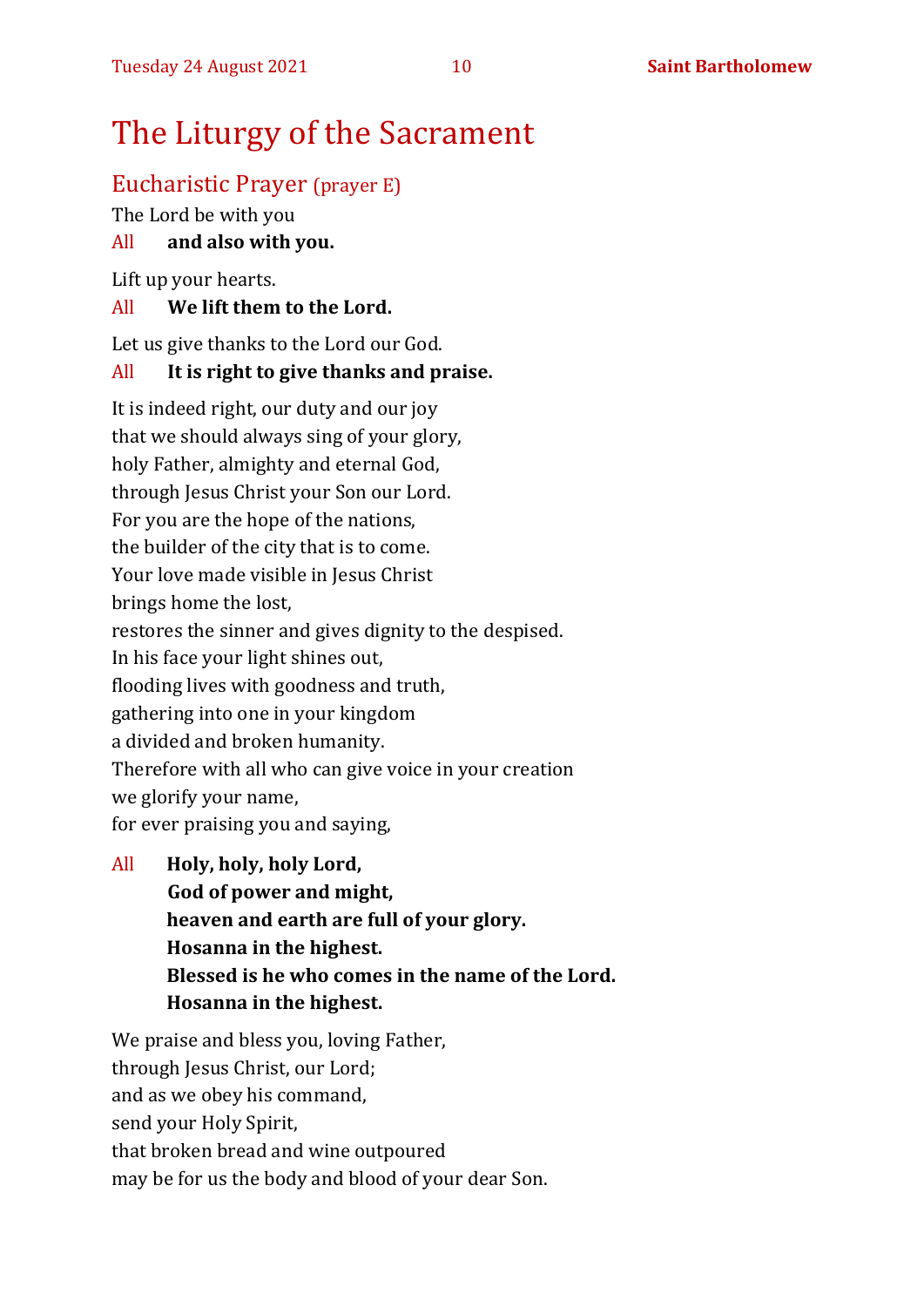On the night before he died he had supper with his friends and, taking bread, he praised you. He broke the bread, gave it to them and said: Take, eat; this is my body which is given for you; do this in remembrance of me.

When supper was ended he took the cup of wine. Again he praised you, gave it to them and said: Drink this, all of you; this is my blood of the new covenant, which is shed for you and for many for the forgiveness of sins. Do this, as often as you drink it, in remembrance of me.

So, Father, we remember all that Jesus did, in him we plead with confidence his sacrifice made once for all upon the cross.

Bringing before you the bread of life and cup of salvation, we proclaim his death and resurrection until he comes in glory.

Great is the mystery of faith:

All **Christ has died. Christ is risen. Christ will come again.**

Lord of all life,

help us to work together for that day

when your kingdom comes

and justice and mercy will be seen in all the earth.

Look with favour on your people, gather us in your loving arms and bring us with Bartholomew and all the saints to feast at your table in heaven.

Through Christ, and with Christ, and in Christ, in the unity of the Holy Spirit, all honour and glory are yours, O loving Father, for ever and ever.

All **Amen.**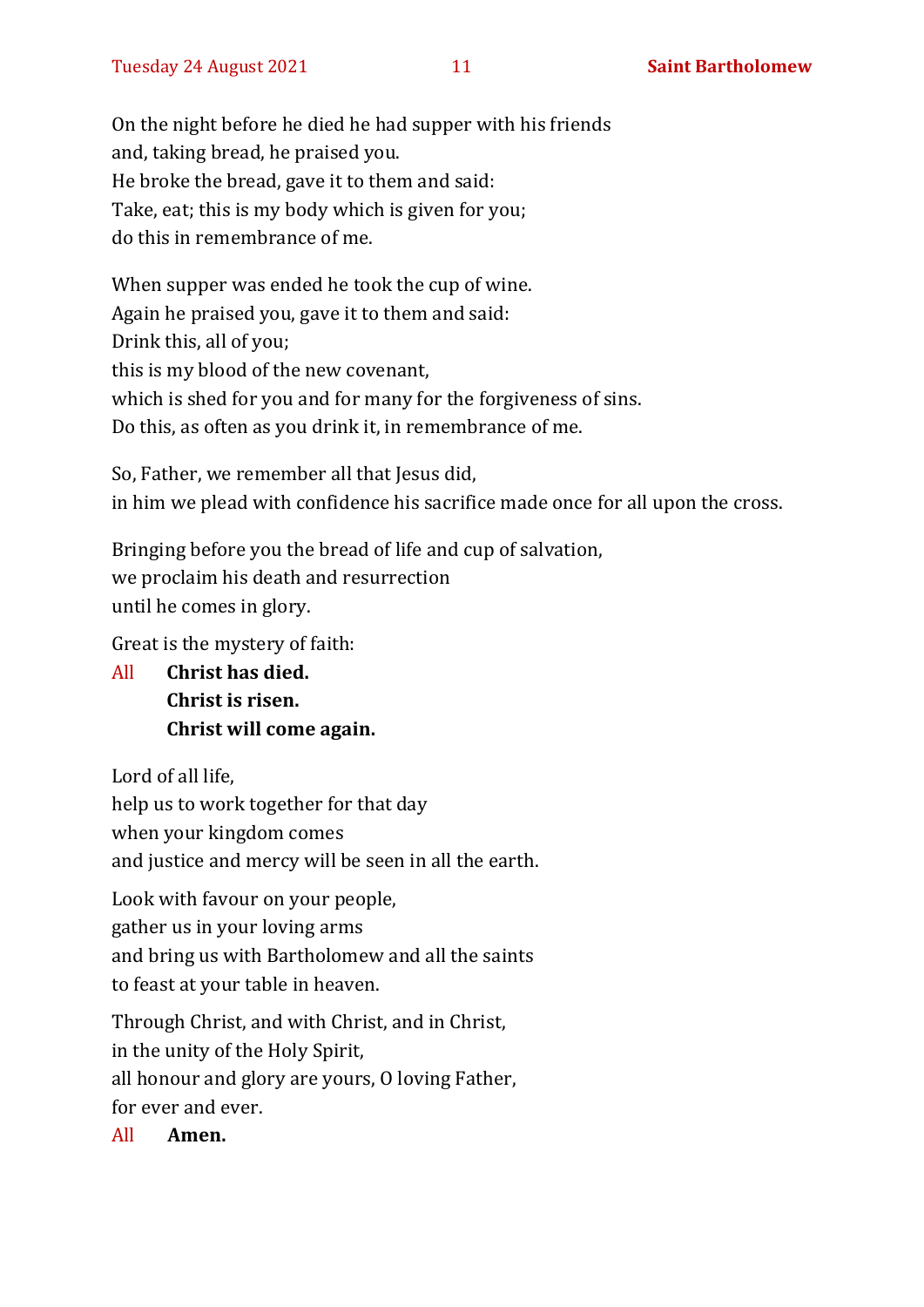# The Lord's Prayer

As our Saviour taught us, so we pray

All **Our Father in heaven, hallowed be your name, your kingdom come, your will be done, on earth as in heaven. Give us today our daily bread. Forgive us our sins as we forgive those who sin against us. Lead us not into temptation but deliver us from evil. For the kingdom, the power,** 

**and the glory are yours now and for ever. Amen.**

# Breaking of the Bread

We break this bread to share in the body of Christ.

- All **Though we are many, we are one body, because we all share in one bread.**
- All **Lamb of God, you take away the sin of the world, have mercy on us.**

**Lamb of God, you take away the sin of the world, have mercy on us.**

**Lamb of God, you take away the sin of the world, grant us peace.**

Draw near with faith. Receive the body of our Lord Jesus Christ which he gave for you, and his blood which he shed for you. Eat and drink in remembrance that he died for you, and feed on him in your hearts by faith with thanksgiving.